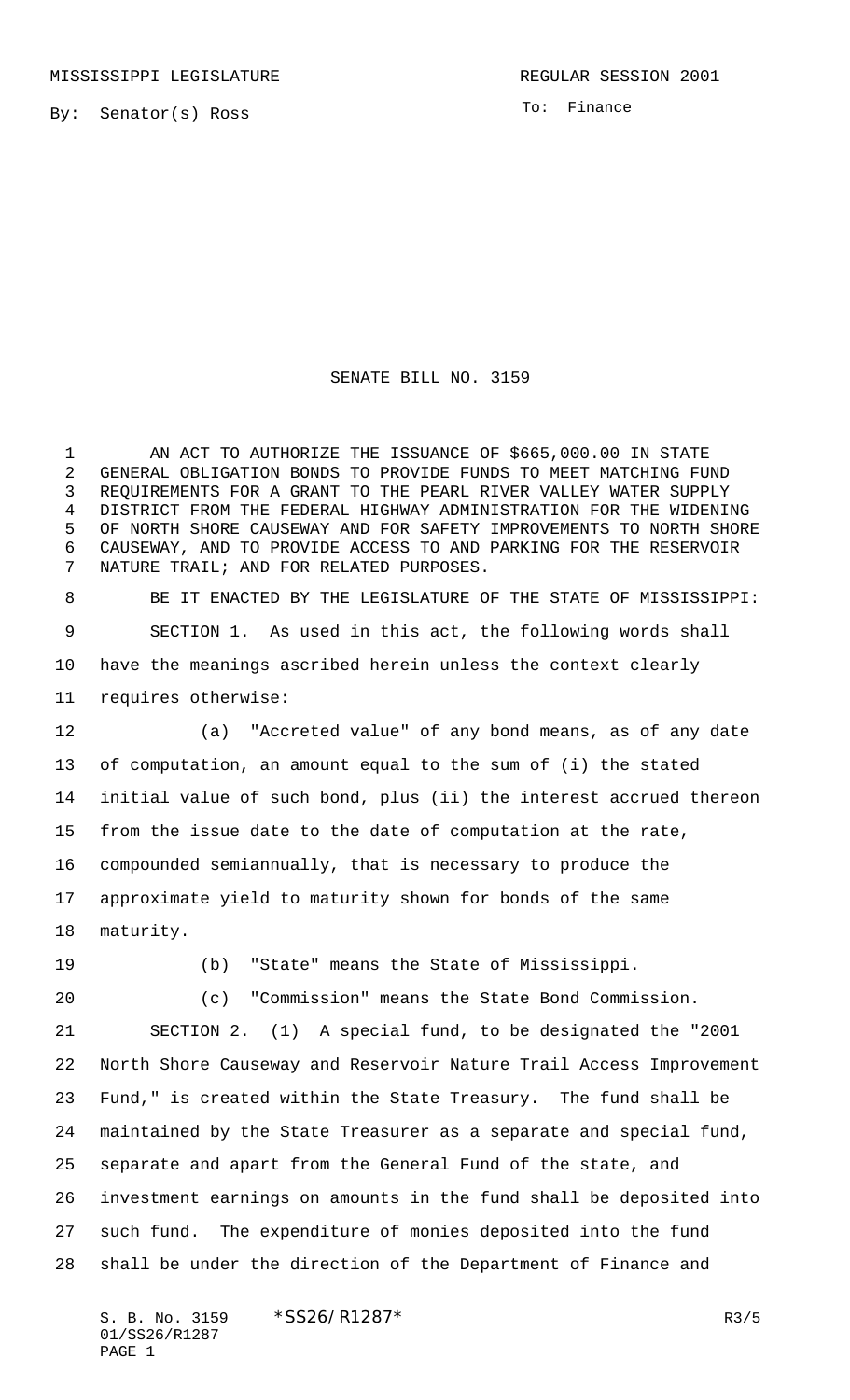S. B. No. 3159 \* SS26/R1287\* 01/SS26/R1287 PAGE 2 Administration, and such funds shall be paid by the State Treasurer upon warrants issued by the Department of Finance and Administration. (2) Monies deposited into such fund shall be disbursed to the Pearl River Valley Water Supply District and shall be allocated as follows: (a) To provide funds to meet matching fund requirements for a grant to the Pearl River Valley Water Supply District from the Federal Highway Administration for the purpose of widening North Shore Causeway and for safety improvements to North Shore Causeway............................. \$ 455,000.00. (b) To pay the cost of providing access to, and parking for, the reservoir nature trail located south of Spillway Road in Rankin County....................................... \$ 210,000.00. **GRAND TOTAL.................................... \$ 665,000.00.** SECTION 3. (1) Upon recommendation of the Board of Directors of the Pearl River Valley Water Supply District, the Department of Finance and Administration, at one time or from time to time, may declare by resolution the necessity for issuance of general obligation bonds of the State of Mississippi to provide funds for all costs incurred or to be incurred for the purposes described in Section 2 of this act. Upon the adoption of a resolution by the Department of Finance and Administration declaring the necessity for the issuance of any part or all of the general obligation bonds authorized by this section, the Department of Finance and Administration shall deliver a certified copy of its resolution or resolutions to the State Bond Commission. Upon receipt of such resolution the commission, in its discretion, may act as the issuing agent, prescribe the form of the bonds, advertise for and accept bids, issue and sell the bonds so authorized to be sold, and do any and all other things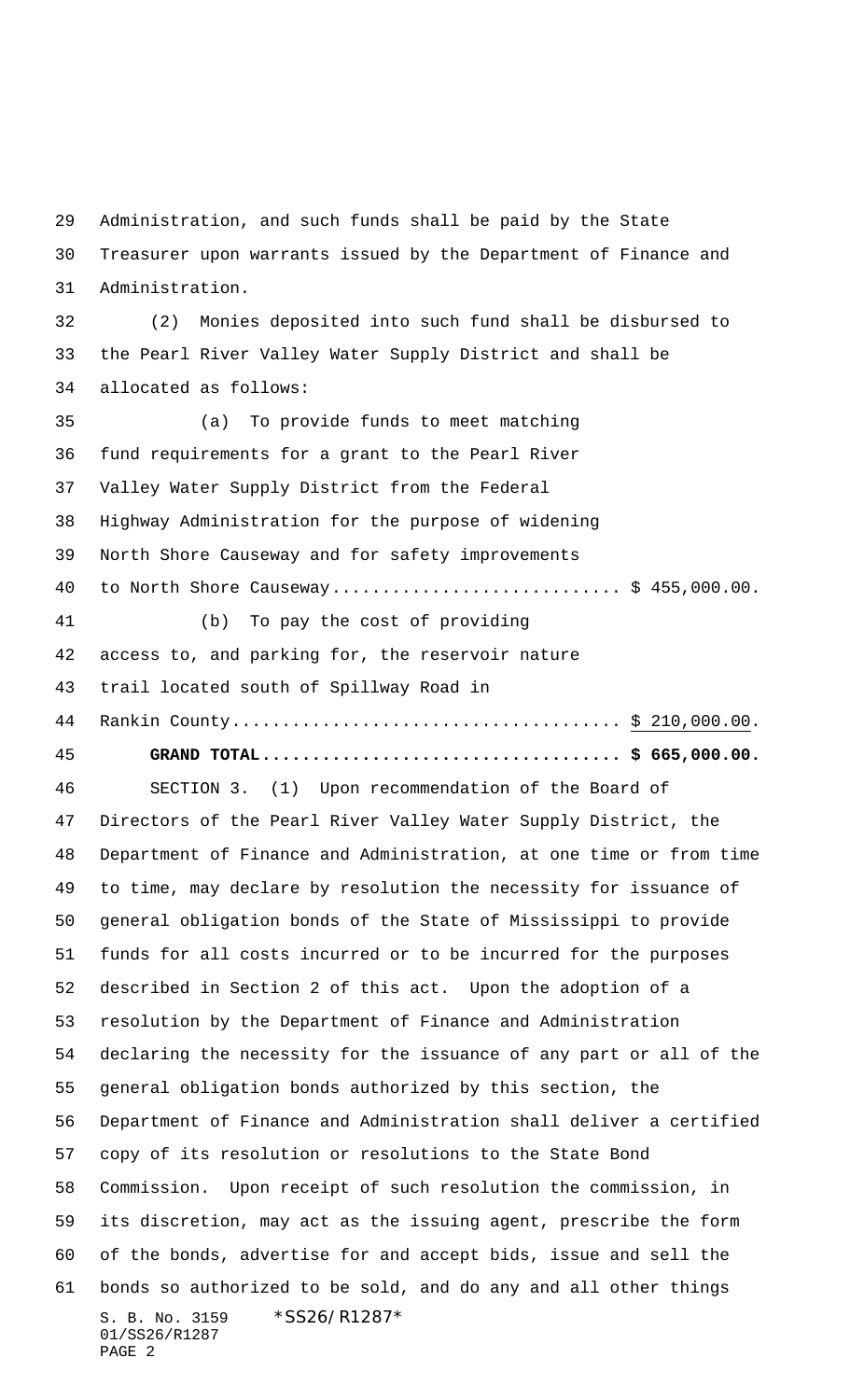necessary and advisable in connection with the issuance and sale of such bonds. The amount of bonds issued under this act shall not exceed Six Hundred Sixty-five Thousand Dollars (\$665,000.00).

 (2) Any investment earnings on amounts deposited into the special fund created in Section 2 of this act shall be used to pay debt service on bonds issued under this act, in accordance with the proceedings authorizing issuance of such bonds.

 (3) Upon the completion or abandonment of the projects described in Section 2 of this act, as evidenced by a resolution adopted by the Department of Finance and Administration certifying that all such projects have been completed or abandoned, the balance, if any, remaining in the 2001 North Shore Causeway and Reservoir Nature Trail Access Improvement Fund shall be promptly applied to pay debt service on bonds issued under this act, in accordance with the proceedings authorizing the issuance of such bonds.

 SECTION 4. The principal of and interest on the bonds authorized under this act shall be payable in the manner provided in this section. Such bonds shall bear such date or dates, be in such denomination or denominations, bear interest at such rate or rates (not to exceed the limits set forth in Section 75-17-101), be payable at such place or places within or without the State of Mississippi, shall mature absolutely at such time or times not to exceed twenty-five (25) years from date of issue, be redeemable before maturity at such time or times and upon such terms, with or without premium, shall bear such registration privileges, and shall be substantially in such form, all as shall be determined by resolution of the commission.

S. B. No. 3159 \* SS26/R1287\* 01/SS26/R1287 PAGE 3 SECTION 5. The bonds authorized by this act shall be signed by the Chairman of the State Bond Commission, or by his facsimile signature, and the official seal of the commission shall be affixed thereto, attested by the secretary of the commission. The interest coupons, if any, to be attached to such bonds may be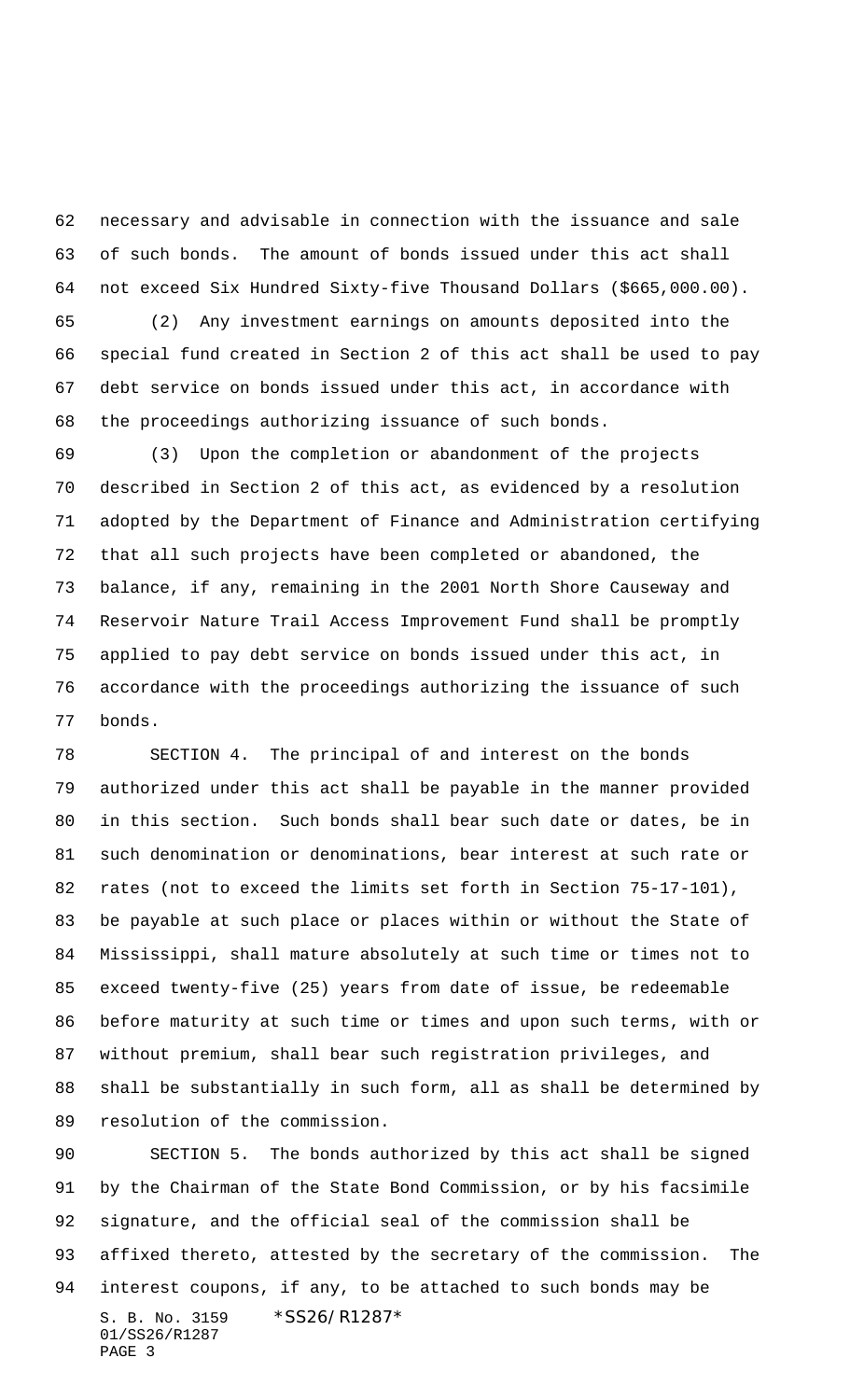executed by the facsimile signatures of such officers. Whenever any such bonds shall have been signed by the officials designated to sign the bonds who were in office at the time of such signing but who may have ceased to be such officers before the sale and delivery of such bonds, or who may not have been in office on the date such bonds may bear, the signatures of such officers upon such bonds and coupons shall nevertheless be valid and sufficient for all purposes and have the same effect as if the person so officially signing such bonds had remained in office until their delivery to the purchaser, or had been in office on the date such bonds may bear. However, notwithstanding anything herein to the contrary, such bonds may be issued as provided in the Registered Bond Act of the State of Mississippi.

 SECTION 6. All bonds and interest coupons issued under the provisions of this act have all the qualities and incidents of negotiable instruments under the provisions of the Uniform Commercial Code, and in exercising the powers granted by this act, the commission shall not be required to and need not comply with the provisions of the Uniform Commercial Code.

S. B. No. 3159 \* SS26/R1287\* 01/SS26/R1287 SECTION 7. The commission shall act as the issuing agent for the bonds authorized under this act, prescribe the form of the bonds, advertise for and accept bids, issue and sell the bonds so authorized to be sold, pay all fees and costs incurred in such issuance and sale, and do any and all other things necessary and advisable in connection with the issuance and sale of such bonds. The commission is authorized and empowered to pay the costs that are incident to the sale, issuance and delivery of the bonds authorized under this act from the proceeds derived from the sale of such bonds. The commission shall sell such bonds on sealed bids at public sale, and for such price as it may determine to be for the best interest of the State of Mississippi, but no such sale shall be made at a price less than par plus accrued interest to the date of delivery of the bonds to the purchaser. All

PAGE 4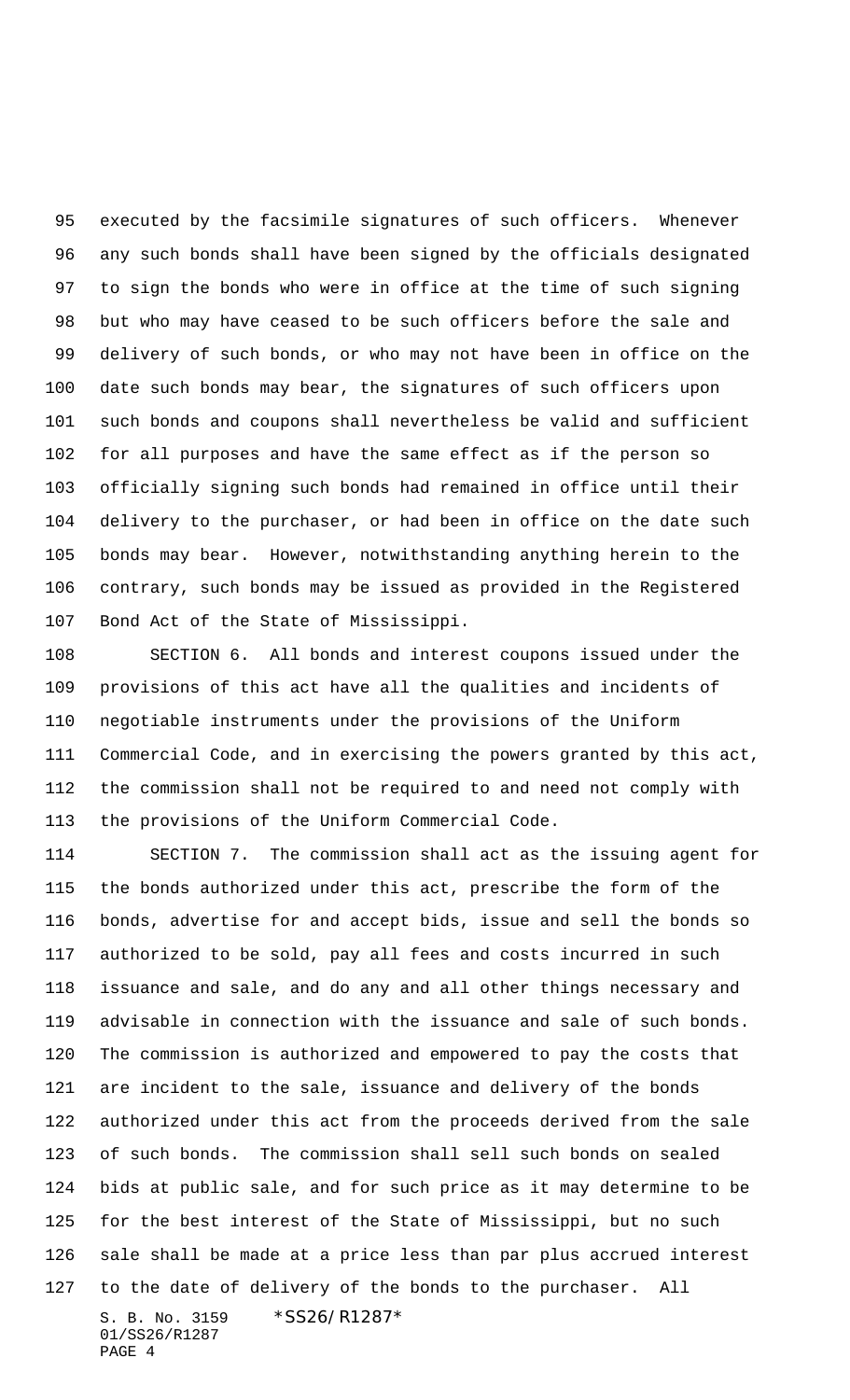interest accruing on such bonds so issued shall be payable semiannually or annually; however, the first interest payment may be for any period of not more than one (1) year.

 Notice of the sale of any such bonds shall be published at least one (1) time, not less than ten (10) days before the date of sale, and shall be so published in one or more newspapers published or having a general circulation in the City of Jackson, Mississippi, and in one or more other newspapers or financial journals with a national circulation, to be selected by the commission.

 The commission, when issuing any bonds under the authority of this act, may provide that bonds, at the option of the State of Mississippi, may be called in for payment and redemption at the call price named therein and accrued interest on such date or dates named therein.

 SECTION 8. The bonds issued under the provisions of this act are general obligations of the State of Mississippi, and for the payment thereof the full faith and credit of the State of Mississippi is irrevocably pledged. If the funds appropriated by the Legislature are insufficient to pay the principal of and the interest on such bonds as they become due, then the deficiency shall be paid by the State Treasurer from any funds in the State Treasury not otherwise appropriated. All such bonds shall contain recitals on their faces substantially covering the provisions of this section.

 SECTION 9. Upon the issuance and sale of bonds under the provisions of this act, the commission shall transfer the proceeds of any such sale or sales to the special fund created in Section 2 of this act. The proceeds of such bonds shall be disbursed solely upon the order of the Department of Finance and Administration under such restrictions, if any, as may be contained in the resolution providing for the issuance of the bonds.

S. B. No. 3159 \*SS26/R1287\* 01/SS26/R1287 PAGE 5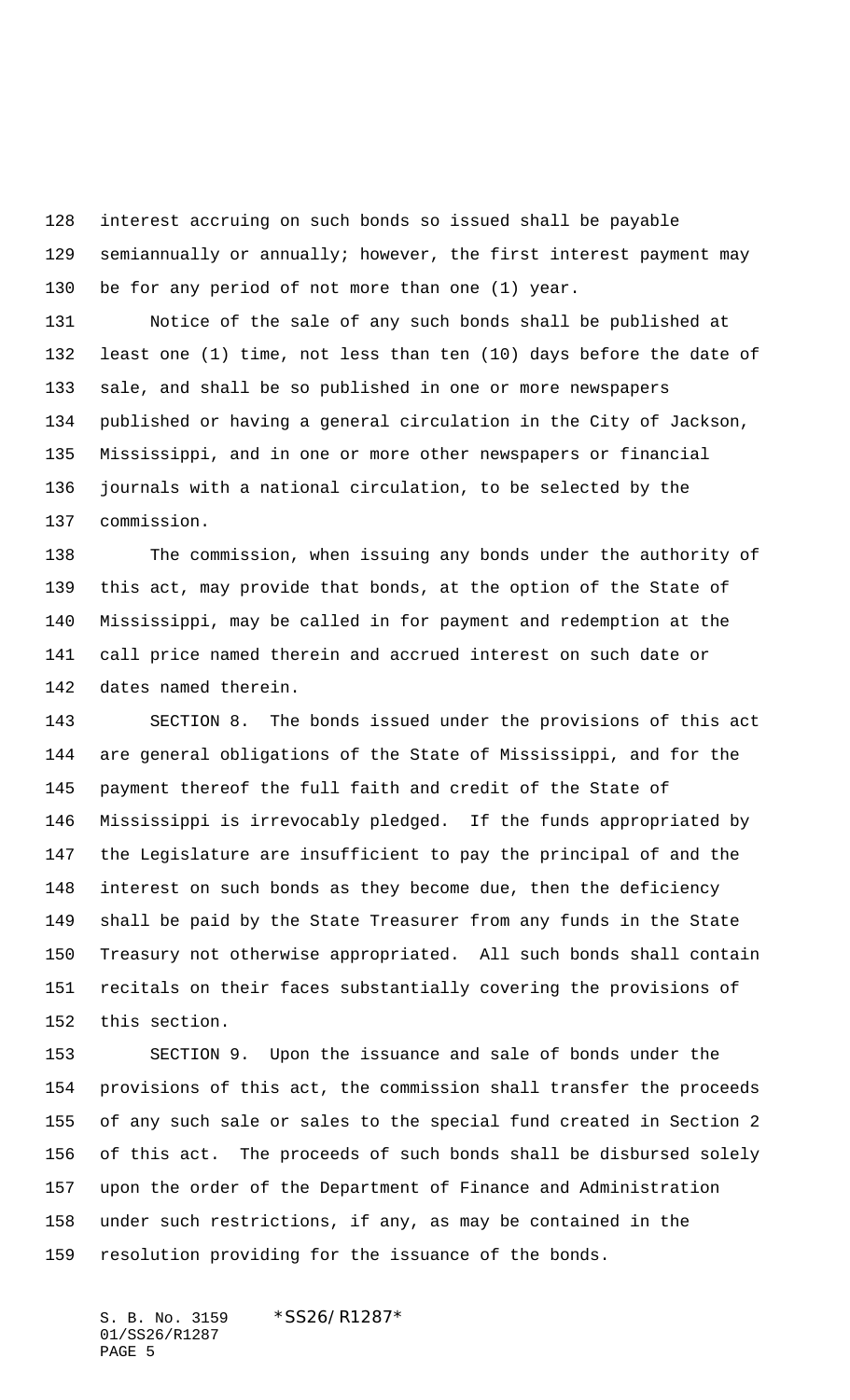SECTION 10. The bonds authorized under this act may be issued without any other proceedings or the happening of any other conditions or things other than those proceedings, conditions and things which are specified or required by this act. Any resolution providing for the issuance of bonds under the provisions of this act shall become effective immediately upon its adoption by the commission, and any such resolution may be adopted at any regular or special meeting of the commission by a majority of its members.

 SECTION 11. The bonds authorized under the authority of this act may be validated in the Chancery Court of the First Judicial District of Hinds County, Mississippi, in the manner and with the force and effect provided by Chapter 13, Title 31, Mississippi Code of 1972, for the validation of county, municipal, school district and other bonds. The notice to taxpayers required by such statutes shall be published in a newspaper published or having a general circulation in the City of Jackson, Mississippi.

 SECTION 12. Any holder of bonds issued under the provisions of this act or of any of the interest coupons pertaining thereto may, either at law or in equity, by suit, action, mandamus or other proceeding, protect and enforce any and all rights granted under this act, or under such resolution, and may enforce and compel performance of all duties required by this act to be performed, in order to provide for the payment of bonds and interest thereon.

 SECTION 13. All bonds issued under the provisions of this act shall be legal investments for trustees and other fiduciaries, and for savings banks, trust companies and insurance companies organized under the laws of the State of Mississippi, and such bonds shall be legal securities which may be deposited with and shall be received by all public officers and bodies of this state and all municipalities and political subdivisions for the purpose of securing the deposit of public funds.

S. B. No. 3159 \* SS26/R1287\* 01/SS26/R1287 PAGE 6